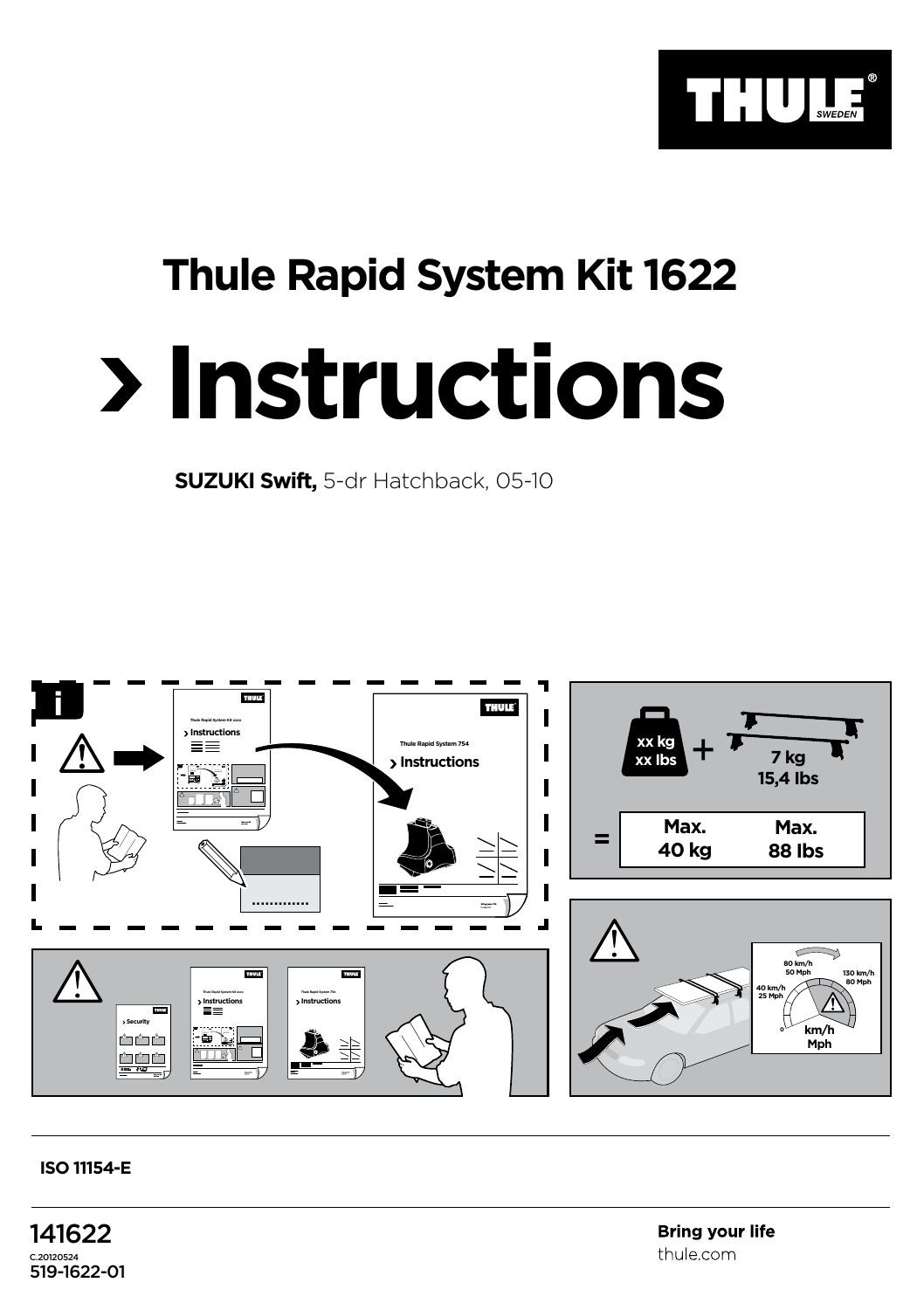

|                                            | $X$ (scale) $X$ (mm) $X$ (inch) |     |  |
|--------------------------------------------|---------------------------------|-----|--|
| <b>SUZUKI Swift,</b> 5-dr Hatchback, 05-10 |                                 | 871 |  |

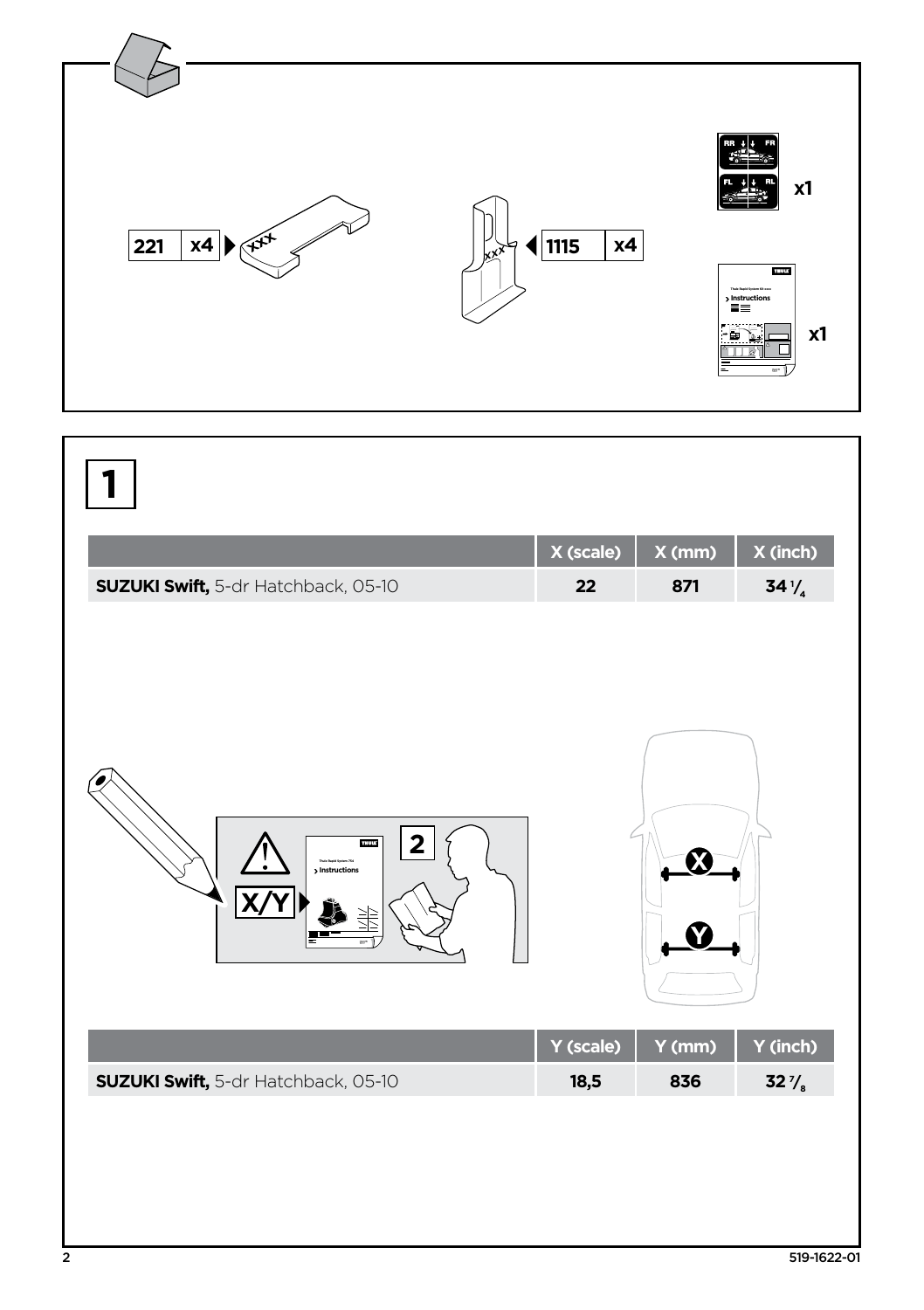